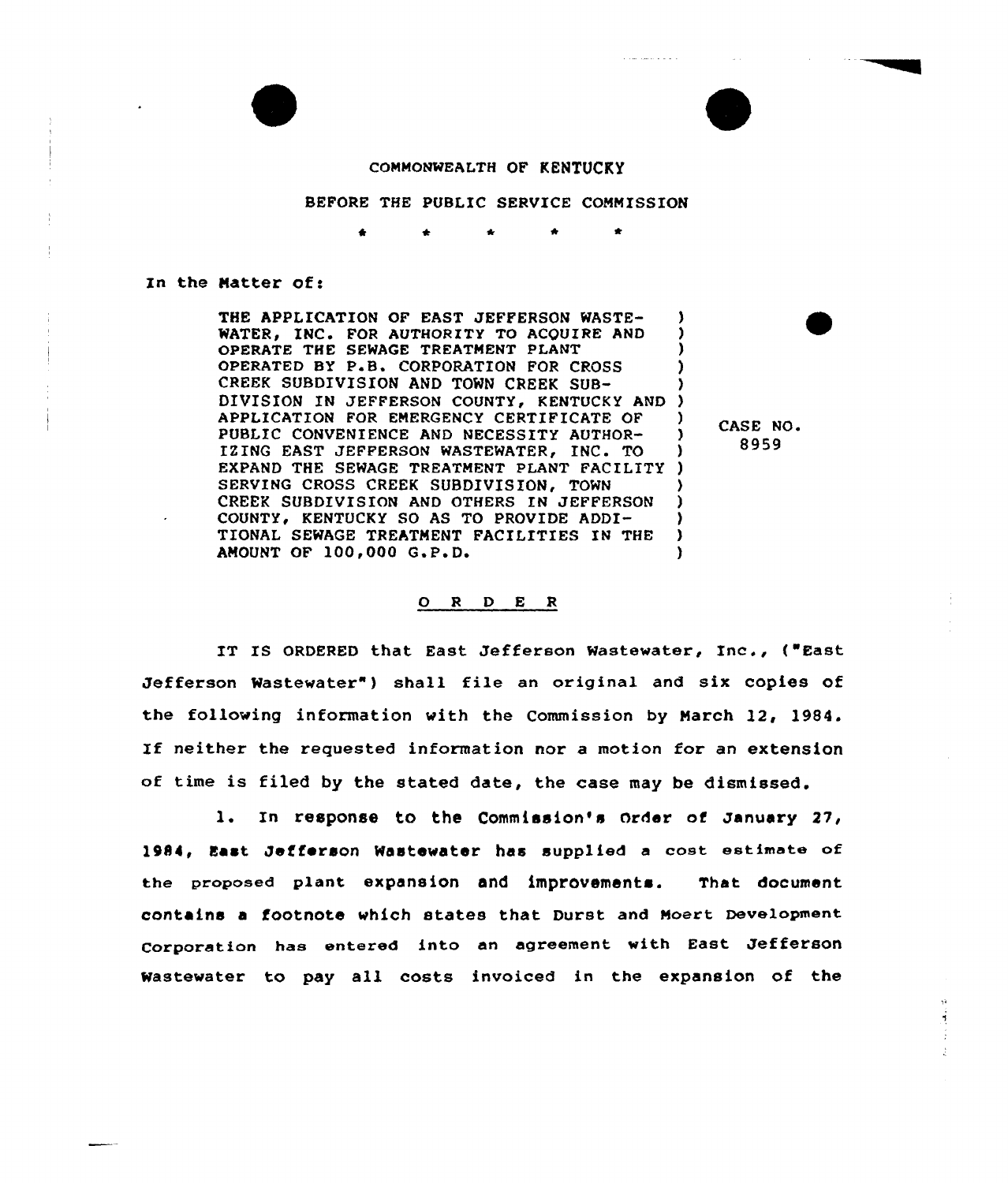

treatment plant. Provide the following information concerning the footnote.

a. <sup>A</sup> copy of the agreement between Durst and Noert and Fast Jefferson Wastewater.

b. The manner in detail in which the proposed facilities will be transferred from Durst and Moert to East Jefferson Wastewater.

2. Provide a detailed explanation of the \$348,245 utility plant adjustment reported on line 11 of page <sup>4</sup> of the 1982 annual report.

3. Provide a detai1ed explanation of the S2,525 charge to contributions in aid of construction for 1982 and shown on line 6 of the 1982 annual report.

4. Provide the following concerning proposed purchase and sale of this utility:

a. The journal entries recorded to affect the creation of East Jefferson Wastewater, Inc.

b. An explanation of the corporate relationship between Durst and Noert Development Corporation and East Jefferson Wastewater, Inc.

c. <sup>A</sup> pro forma balance sheet of East Jefferson Wastewater, Inc., as of the date of purchase assuming approval of the purchase by the Commission.

d. <sup>A</sup> closing balance sheet for the Cross Creek Sewage Treatment Plant, operated by P. 8. Corporation.

 $-2-$